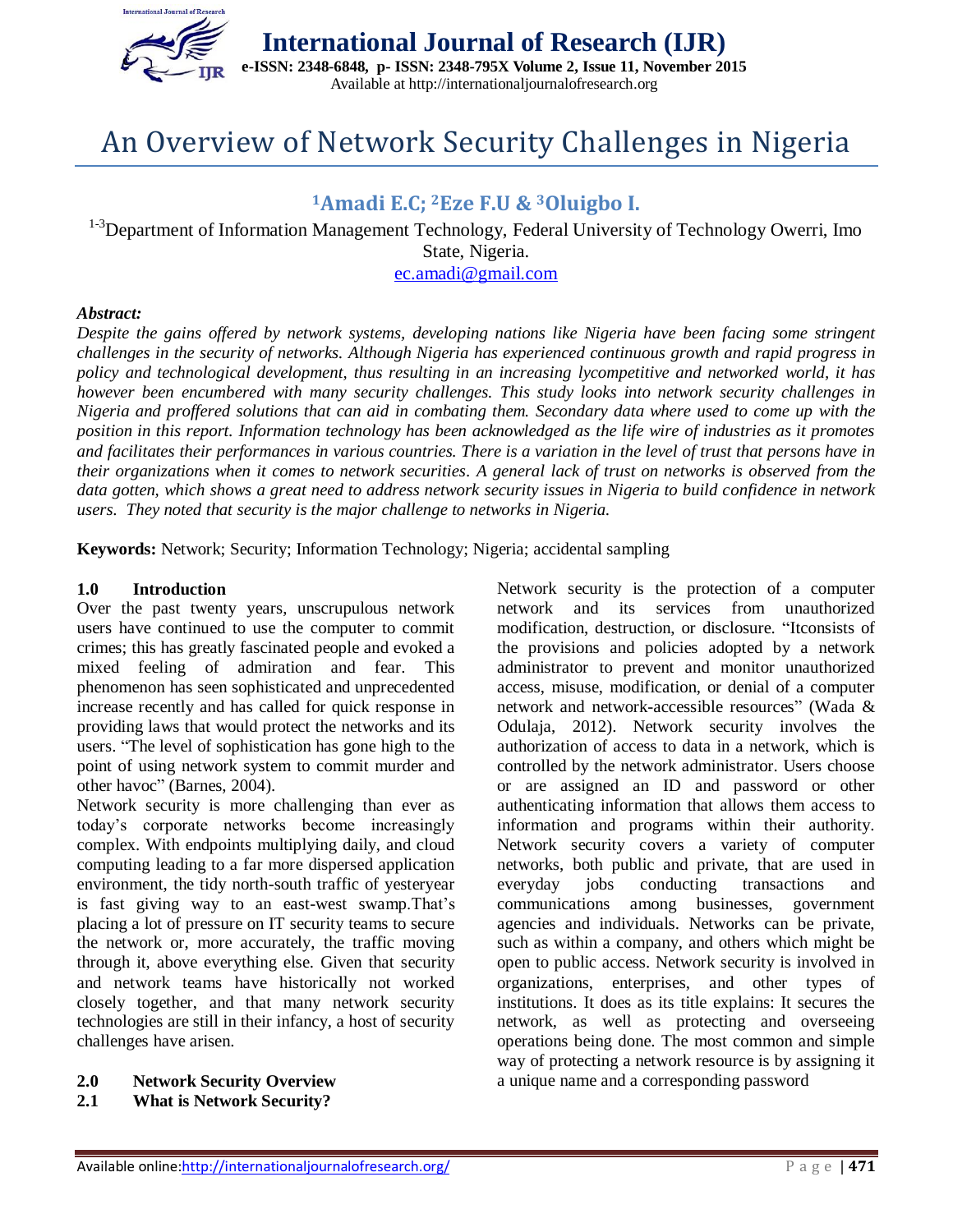

## **2.2 Network Security Concepts and Attacks**

Network security starts with authenticating, commonly with a username and a password. Since this requires just one detail authenticating the user name, i.e. the password, this is sometimes termed one-factor authentication. With two-factor authentication, something the user 'has' is also used (e.g. a [security](http://en.wikipedia.org/wiki/Security_token)  [token,](http://en.wikipedia.org/wiki/Security_token) an [ATM card,](http://en.wikipedia.org/wiki/ATM_card) or a [mobile phone\)](http://en.wikipedia.org/wiki/Mobile_phone); and with three-factor authentication, something the user 'is' is also used (e.g. a [fingerprint](http://en.wikipedia.org/wiki/Fingerprint) or [retinal scan\)](http://en.wikipedia.org/wiki/Retinal_scan).Once authenticated, a [firewall](http://en.wikipedia.org/wiki/Firewall_(networking)) enforces access policies such as what services are allowed to be accessed by the network users.

Networks are subject to attacks from malicious sources. Attacks can be from two categories: "Passive" when a network intruder intercepts data traveling through the network, and "Active" in which an intruder initiates commands to disrupt the network's normal operation. Examples of network passive attack include wiretapping, Port scanner and idle scan. Examples of active attacks include: denial-of-service attack, spoofing, and man in the middle, buffer overflow, SQL injection and cyber attack

## **3.0 The Network Security Challenges in Nigeria**

With the new era of technological revolution all over the world, countries are beginning to compete and fight over control of information rather than natural resources. Today, it is all about e-platform, this implies offering services through electronic media to various customers irrespective of place, time and distance. In response to the demands for quick, efficient and reliable services, players in the industries are increasingly deploying technology as a means of generating insights into customers and users' behavioral patterns and preferences. Well developed outsourcing support functions (technology and operations) are increasingly being used to provide services and manage costs e.g. Automated Teller Machine networks, Cards processing, Bill presentment and Payments, Software Development, Call centre operations and Network management (Oluwatolani, et al, 2011). Despite the positive impact of technology on society, it has on the other hand led to unintended use in criminal activities like cybercrime. It has therefore become easier to steal a penny from millions of bank account owners using the internet than through conventional bank robbery (Wada, et al, 2012).

Some of the network security challenges in Nigeria include:

- 1. Lack of understanding of what network security means is a major societal challenge. Most people online are unaware of the threats and the significance of the threats. It's strange but people still fall victim to recharge card and the "Bill Gates is giving away all his money" scams. Access and consumption is the main focus of many. This demand for digital access and inclusion is justified, as Nigeria cannot afford to be left behind in the digital revolution. But how many know that the same PC that helps you to get the job done faster can also be a welcoming mat for danger?
- 2. Lack of interest in education and training **-** Lack of understanding is compounded by lack of interest in security education. Security is a serious issue but there is very little demand for security education. Even for the corporate environment, the belief is that "crime happens to someone else". There is an "it can't happen to me" mentality. Security education is not regarded as a priority. Instead the interest and demand in the ICT education is for user and the core professional skills.
- 3. Direction of governments is unclear **-** Although several governments both past and present have developed security and ICT policies, implementation is a major challenge. "Paper policies"? There is a need for clearer policy direction. And how realistic are such policies? How much has been invested in terms of time, education, personnel, etc? What are the priorities? Is deployment effective? Is content relevant? How committed is leadership? How effectively are resources mobilized and deployed? Are the policies government "shows" or are other stakeholders involved? How well integrated and prioritized are the policies within national development programs?
- 4. Most measures taken on Information security are reactive in nature, e.g. going after the "Yahoo boys". Quality will take a back seat where issues such as planning, research, monitoring, human resource development and statistics are not given the right attention.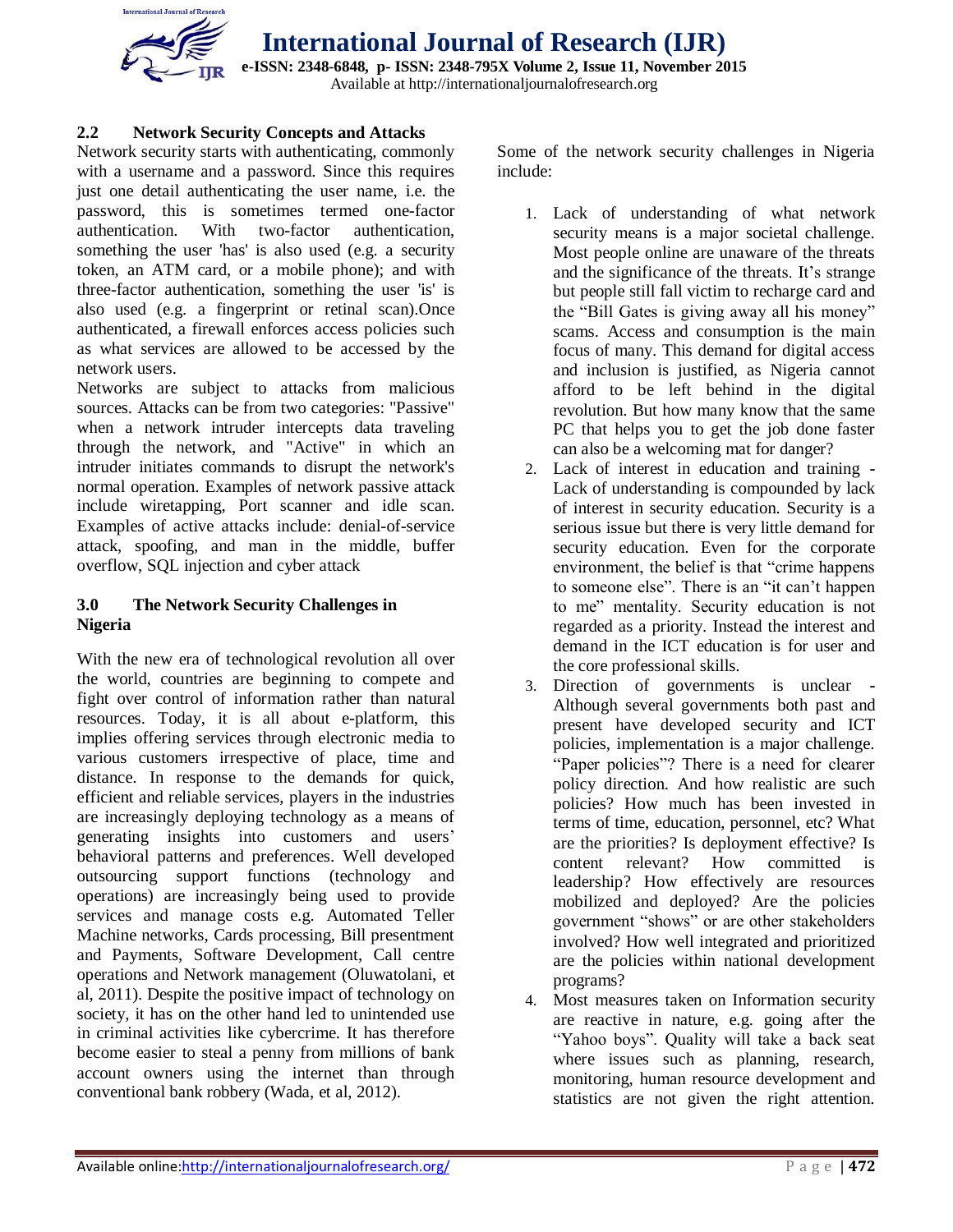

**International Journal of Research (IJR) e-ISSN: 2348-6848, p- ISSN: 2348-795X Volume 2, Issue 11, November 2015** Available at http://internationaljournalofresearch.org

Haphazard half measures won't work. There is a need for a better focus and coordination of efforts rather than playing to the gallery.

- 5. Low confidence exhibited in e-business structures **-** The poor attention paid to Information security has affected the growth of e-business in Nigeria. It isn't enough for industries to churn out e-business products and services. Is the environment right? Does the environment breed confidence? In the deployment of e-banking for example, what have the banks and other stakeholders in the epayment industry done to promote an environment of trust. It isn't enough to throw money at the problem. Investors and key stakeholders – local and foreign – will not take e-business serious in an insecure environment.
- 6. Law Enforcement/Security/Intelligence Agencies Gap -Network security is about crime. However, a major challenge is that of empowering law enforcement in the digital era. The ICT infrastructure of law enforcement

requires massive improvement. The "analogue" days of law enforcement are over. And the crime fighters must be equipped with critical and relevant skills for knowledge economy security and intelligence. Security and intelligence activities today cover more than the physical and the tangible. Information security requires not just ICT knowledge but ICT enabled intelligence. There is a need for skills to deal with the threats associated with Information infrastructure, products and services enabled by ICT.

- 7. Porous Nature of the Internet The Internet is free for all with no central control. Hence, the state of anarchy presently experienced.
- 8. Support for BYOD With the bulk of enterprises now supporting bring your own device (BYOD) policies, the demands on corporate networks have become more complex than ever, and security teams are struggling to keep pace with the fast-changing, hard-to-control environment.

## **4.0 Findings**

Some of the most salient findings are as follows:

1. Organizations are experiencing multiple successful attacks against their networks. Figure 1 shows 59 percent (32+18+9) of respondents say their organization's network security has been successfully breached at least twice over the past 12 months. Ten percent do not know and 90 percent of organizations in the study have had at least one breach.



Figure 1 - The number of successful network security breaches over the past 12 months

2. Figure 2show perceptions about the security of the IT infrastructure. Thirty-four percent  $(11 + 23)$  of respondents say they have a low perception about their network security.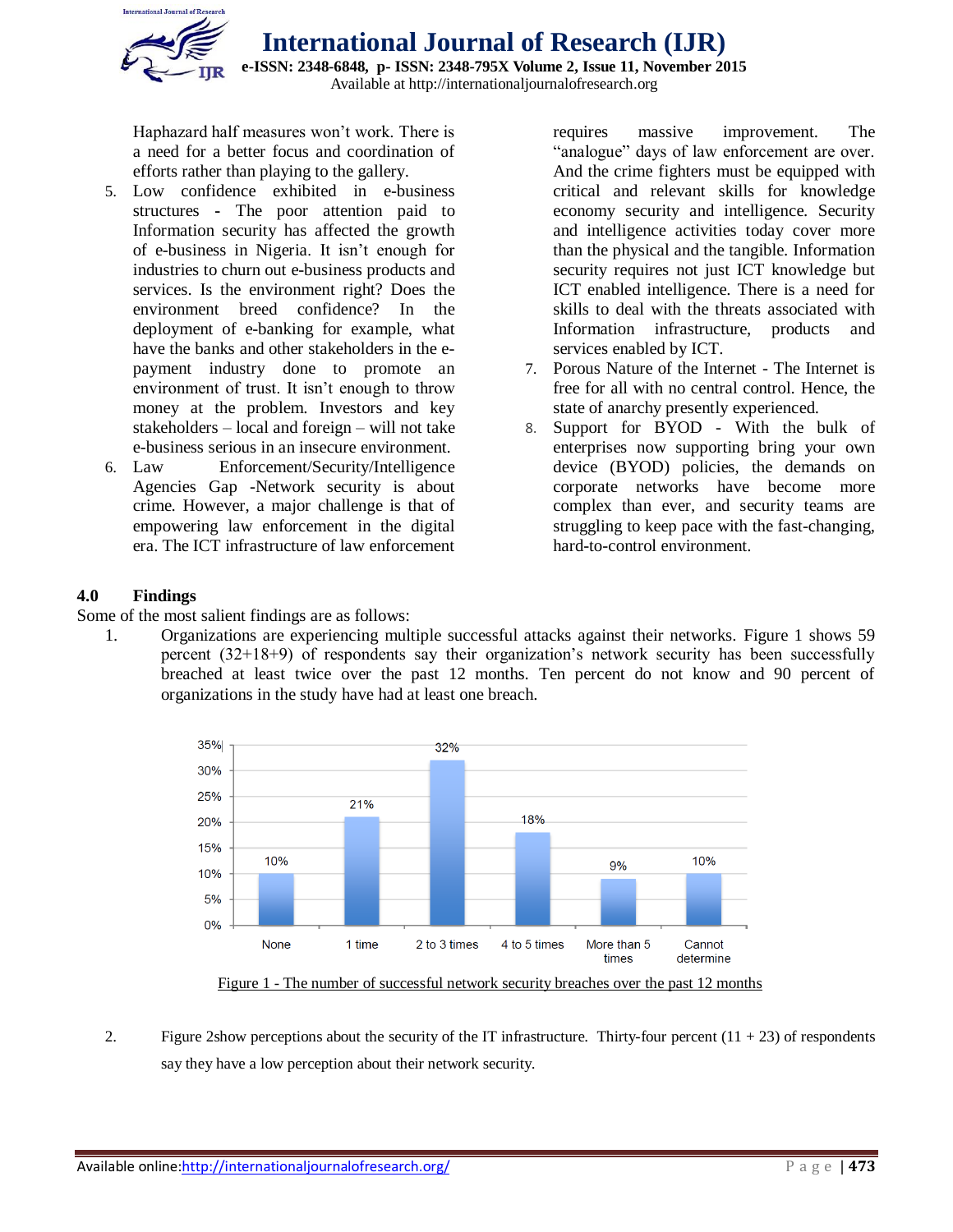

**International Journal of Research (IJR)**

**e-ISSN: 2348-6848, p- ISSN: 2348-795X Volume 2, Issue 11, November 2015** Available at http://internationaljournalofresearch.org



Figure 2 - Perceptions about the security of the IT infrastructure to prevent network security breaches using a 10-point scale from  $1 =$  insecure to  $10 =$  completely secure

3. Figure 3 shows the level of confidence in the ability to prevent network security breaches. Figure 3 reveals that 53 (23 + 30) percent of respondents have little confidence that they can avoid one or more cyber attacks in the next 12 months.





4. Security breaches most often occur at off-site locations but the origin is not often known. Mobile devices and outsourcing to third parties or business partners seem to be putting organizations at the most risk for a security breach. As shown in Figure 4, 28 percent say the breaches occurred remotely and 27 percent say it was at a third party or business partner location.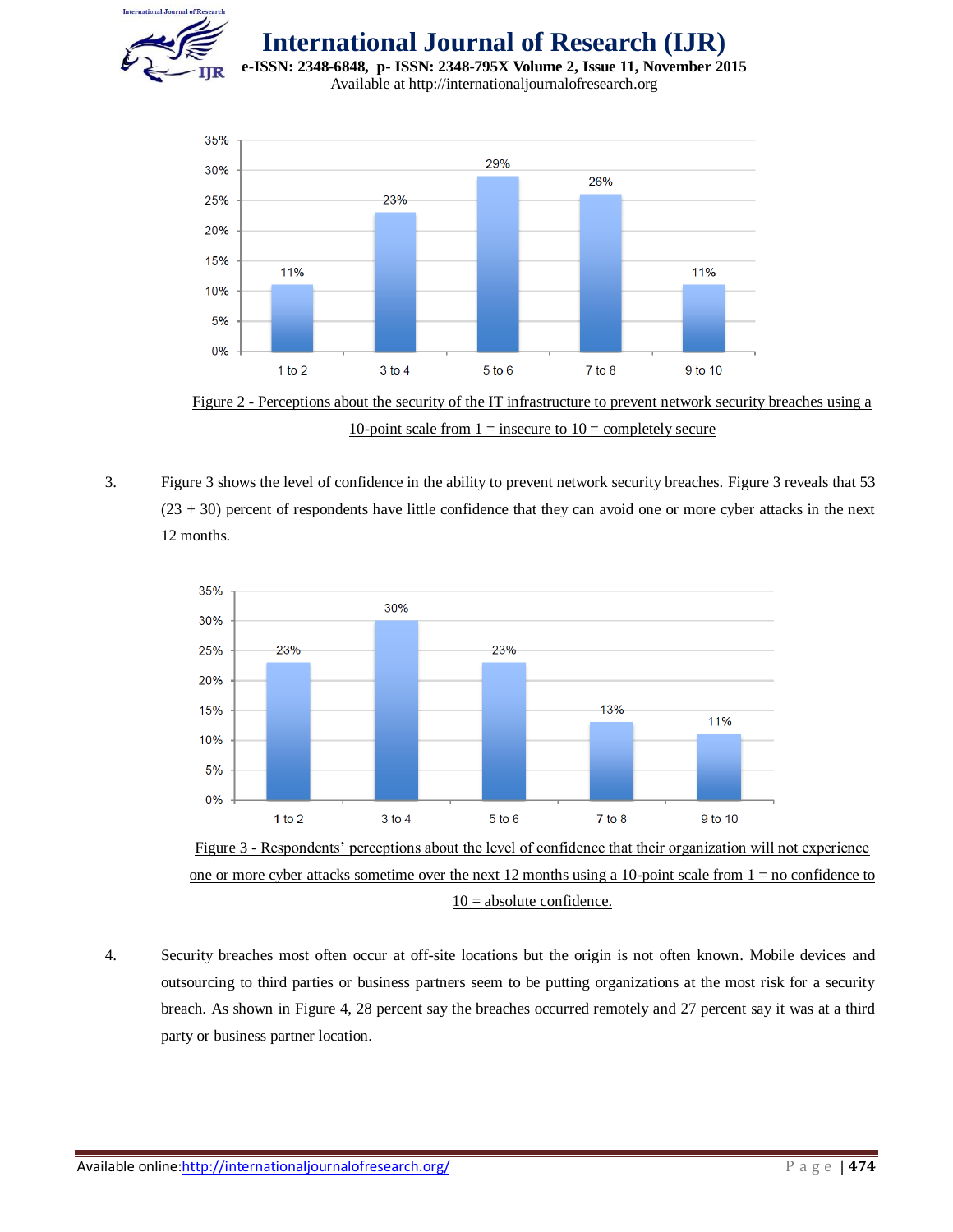



5. However, as shown in Figure 5, there is uncertainty as to where the breaches originate. Forty percent of respondents do not know the source of the network security breaches. Of the 60 percent who say they know the source of all (11 percent), most (16 percent) or some of the attacks (33 percent).



6. Attacks are coming from external agents but insider abuse is prevalent. Figure 6 shows the person(s) most responsible for the attack. Both external agents and insiders (employees) are most often behind the security breaches according to 55 percent and 49 percent of respondents, respectively. Respondents also report that multiple sources can be blamed for the breaches.



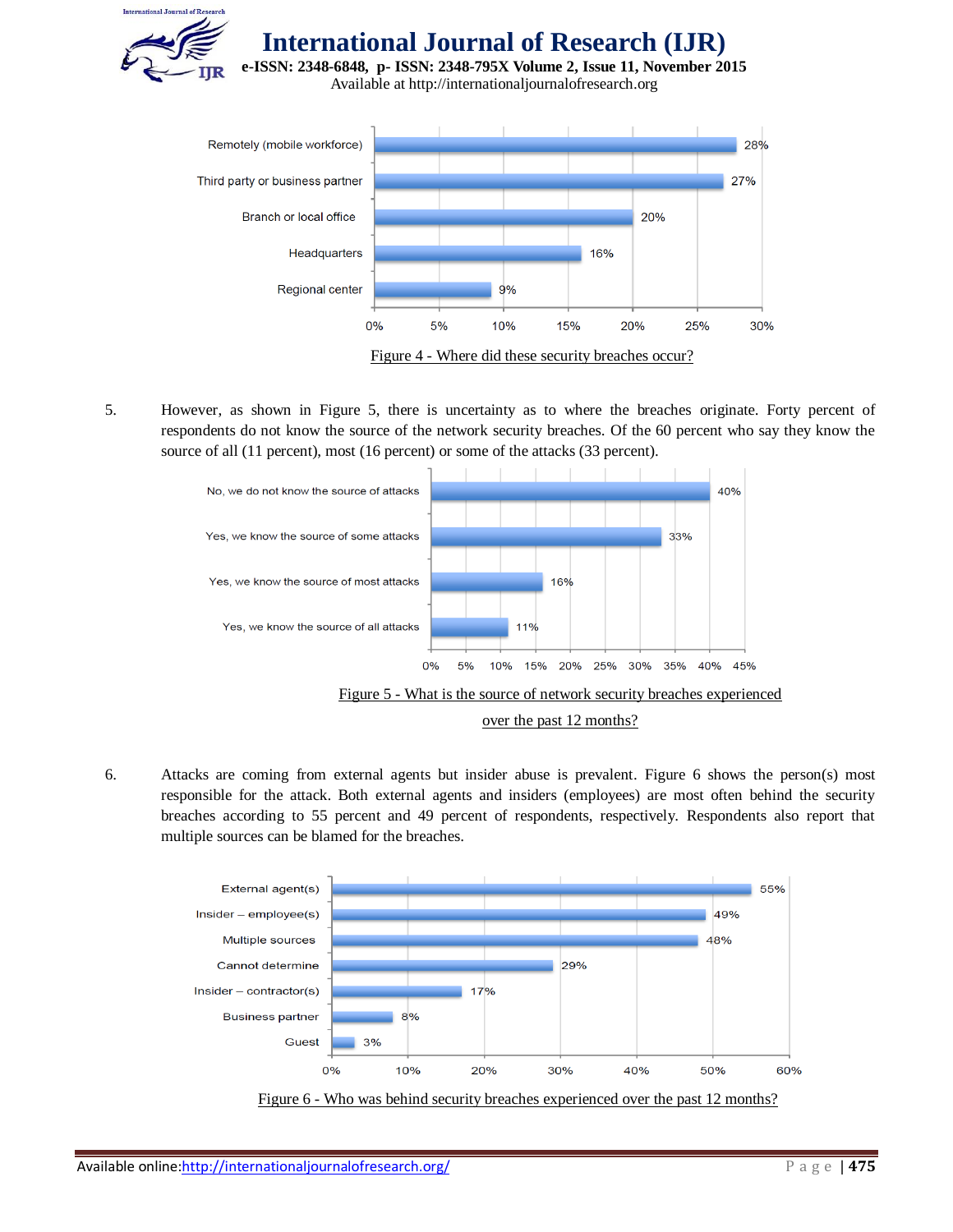

7. Fifty-two percent say the breaches were caused by insider abuse and 48 percent say it was malicious software download and 43 percent say it was malware from a website. Sixteen percent do not know the cause.



8. Employee mobile devices and laptops are seen as the most likely endpoint from which serious network attacks are unleashed against a company**.** Figure 8 shows that 34 percent of respondents say attacks occurred from infected laptops or remotely due to an employee's insecure mobile device. Further, the top two endpoints from which these breaches occurred are employees' laptop computers (34 percent) and employees' mobile devices (29 percent). Twenty-eight percent say it is employees' desktop computers.



9. Despite knowing that mobile devices are putting organizations at risk, Figure 10 reveals that 60 percent of respondents say their organizations permit mobile devices such as smart-phones and tablets (including those personally owned by the employee) to access their company's network or enterprise systems.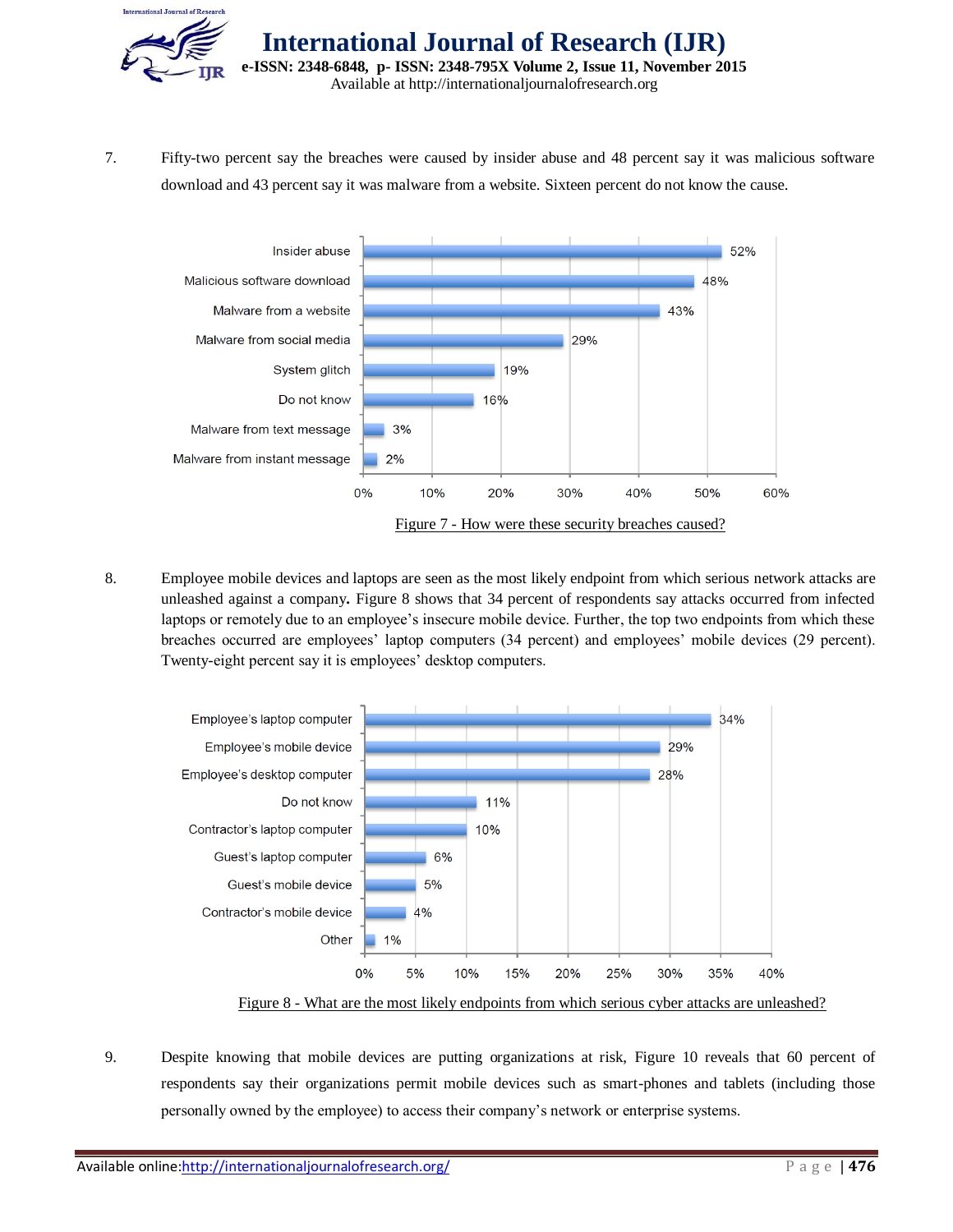

**International Journal of Research (IJR)**

**e-ISSN: 2348-6848, p- ISSN: 2348-795X Volume 2, Issue 11, November 2015** Available at http://internationaljournalofresearch.org





## **5.0 Recommendations**

The author believesthat the research provides evidence that many organizations are lacking the right strategy to prevent attacks against networks and enterprise systems. This study suggests conventional network security methods need to improve in order to curtail internal and external threats. Organizations should consider incorporating the following recommendations in their network security strategy:

- 1. Understand the risk employees' mobile devices create in the workplace. In addition to problems created when inappropriately being connected to the network, breaches involving lost or stolen laptop computers or other mobile data-bearing devices remain a consistent and expensive threat**.**
- 2. **C**reate a comprehensive policy (including detailed guidelines) for all employees and contractors who use mobile devices in the workplace. The policy should address the risks associated with each device and the security procedures that should be followed. Guidelines can range from such topics as to what types of data should not be stored on these devices, how to determine if an application can be safely downloaded and how to report a lost or stolen device.
- 3. Improve ability through expertise and enabling technologies to detect and prevent breaches.

Understanding the source of the breaches can help organizations strengthen their cyber security strategy.

- 4. Address the insider threat through the creation of an enterprise-wide security policy that includes the responsibilities of employees to help protect network security. The policy should be easily accessible. In addition, there should be a training and awareness program to ensure employees understand the various risks to the network and how they can contribute to preventing security breaches.
- 5. Complexity is recognized as a barrier to effective network security strategy. Organizations should assess their current procedures and technologies to understand how best to streamline their approach and have an end-to-end (holistic) approach to network security.
- 6. Reduce organization's vulnerability to attacks through the combination of proper staffing, enabling technologies and training programs. This can help prevent the pattern of multiple breaches experienced by many.

## **6.0 Conclusion**

As the general population becomes increasingly refined in their understanding and use of computers and as the technologies associated with computing